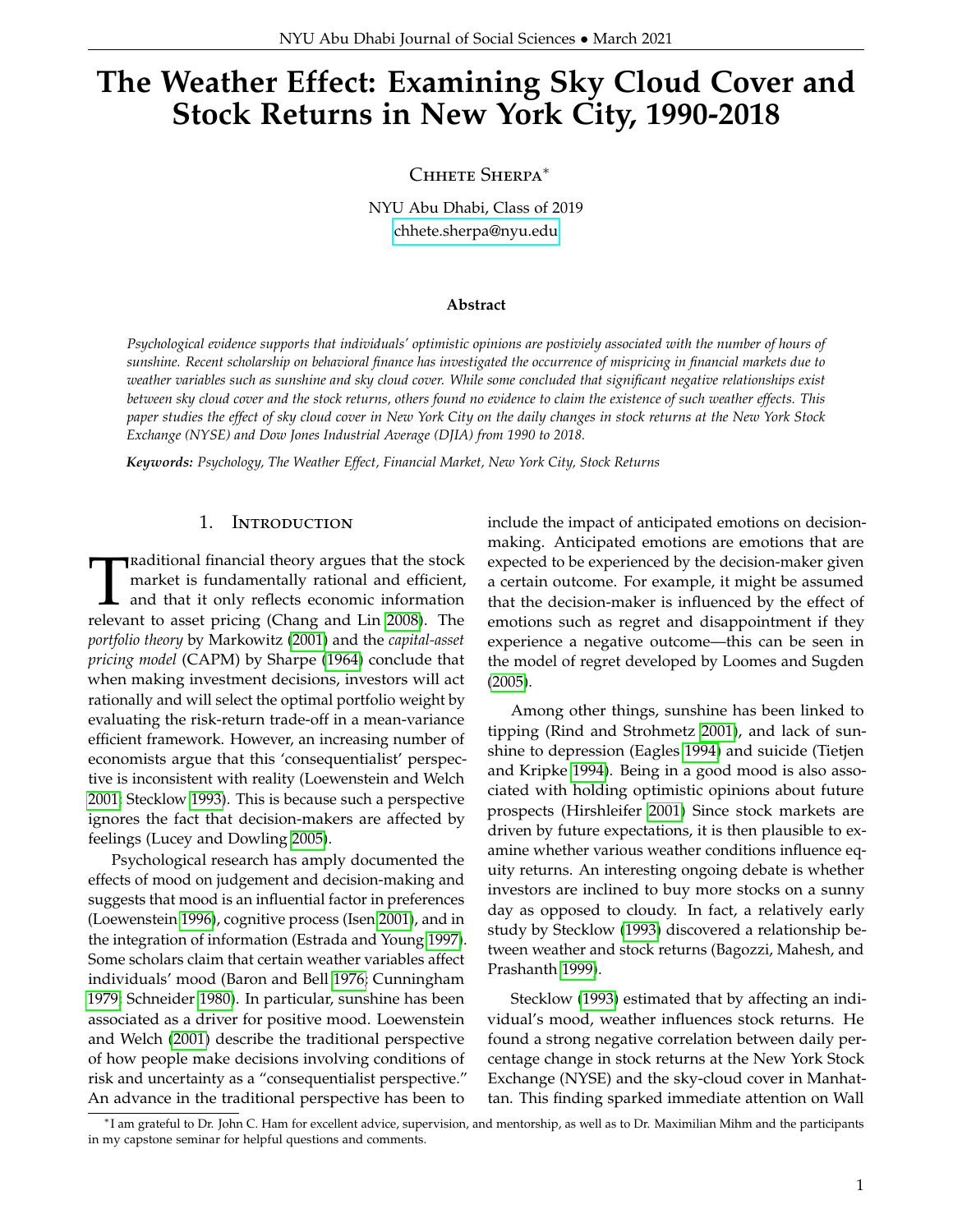Street. In fact, Stecklow [\(1993\)](#page-6-4) commented in the Wall Street Journal: "Forget the January effect. A professor at the University of Massachusetts has come up with what he believes is a better indicator of when the stock market will rise or fall. Check the weather on Wall Street". Additionally, recent and rapidly expanding literature supports Stecklow's view that equity returns are associated with behavioral factors as a result of weather effect. These include Hirshleifer and Shumway [\(2003\)](#page-6-17) and Symeonidis and Markellos [\(2010\)](#page-6-18). While some have found no clear association between weather and stock returns (Goetzmann and Zhu [2005\)](#page-6-19), others have rejected Stecklow's claims (Trombley [1997;](#page-6-20) Krämer and Runde [1997\)](#page-6-21). This literature has been discussed in the next section in detail. Clearly, the question as to whether investors' mood and weather variables such as sky cloud cover affect the stock market return is an ongoing debate. In this paper, we study the relationship between weather and equity prices over time using recent available data from 1990 to 2018. By comparing multiple regressions, we examine if the weather effect persists or if it is, rather, a one-time phenomenon.

We hypothesize that the weather effect as proposed by Stecklow [\(1993\)](#page-6-4) should not exist or should decrease over time. This paper tests the null hypothesis that stock prices from exchanges from New York City have not been systematically affected by local weather against the alternative hypothesis that stock prices from exchanges from New York City have been systematically affected by local weather. Stecklow [\(ibid.\)](#page-6-4) studied the effects of weather on stock returns for the time period 1927- 1989. Since 1989, the stock market in the US has seen several technological advancements with the use of algorithmic and computerized trading (Hendershott and Menkveld [2011\)](#page-6-22). Furthermore, the market participant has also included more investors across countries i.e. NYSE trading orders come from across the US as well as around the world. Hence, the weather in Manhattan should not at best predict the stock market returns in the present time.

To test our hypothesis that the weather effect must be decreasing over time, we use simple linear regressions in order to examine the relationship between the daily cloudiness of New York City and the return on New York Stock Exchange (NYSE), and Dow Jones Industrial Average (DJIA). We regress daily stock return on the sky cloud cover for varying time-periods and compare the coefficient of multiple regressions.

To contribute to the existing literature, we extend our time period until November 2018. The rest of the paper is organized as follows: Section 2 provides a review of the literature, followed by the description of data and the research methodology adapted for this

study in Section 3. The results have been reported in Section 4. Section 5 discusses these findings and our conclusions.

#### 2. Literature Review

Many scholars support the association of weather variables with investors sentiments thereby dictating trading behaviors. Stecklow [\(1993\)](#page-6-4) studied whether the daily cloudiness in New York City affects the market returns in NYSE. He tested the null hypothesis that stock prices from exchanges in New York City have not been systematically affected by local weather against the alternative hypothesis that stock prices have been systematically affected by local weather. By examining correlations among different weather variables, he identified cloud cover as the primary explanatory variable. By matching the cloud-cover variable to the daily return for the Dow Jones Industrial Average from 1927-1989 and value-weighted and equal-weighted NYSE/AMEX indices for 1962-1989, he found a significant negative correlation between the daily cloudiness in Manhattan and equity returns. The findings are robust with market anomalies such as the January and weekend effects.

Similarly, Hirshleifer and Shumway [\(2003\)](#page-6-17) found supporting evidence of a negative correlation between cloud cover and stock return by extending the research on a more global scale. Using panel data, they examined the relationship between morning sunshine in the city of a country's leading stock exchange and daily market index returns across 26 countries from 1982 to 1997. Their study de-seasonalized cloud-cover to avoid any results driven by seasonal effects. Using sophisticated methodology other than simple regressions, they conclude that 18 of the 26 cities have a negative correlation between cloud cover and the stock returns, out of which four cities were found to have a significant negative relationship.

Likewise, a study on weather effects on the returns and volatility of the Shanghai stock market conducted by Kang and Yoon [\(2010\)](#page-6-23) found that the weather effect exists in the A-class share returns but does not exist in the B-class share returns over the period January 1996 to December 2007. Furthermore, they also found that the weather effect has a strong influence on the volatility of both classes' share returns.

The research mentioned above confirm the weather effect in one way or the other. However, some researchers tend to disagree with the findings mentioned above. They have asserted that either there is no cloud effect, or that the effect is negligible and can be ignored. For instance, Goetzmann and Zhu [\(2005\)](#page-6-19) did not identify any weather effect. They used a database of trading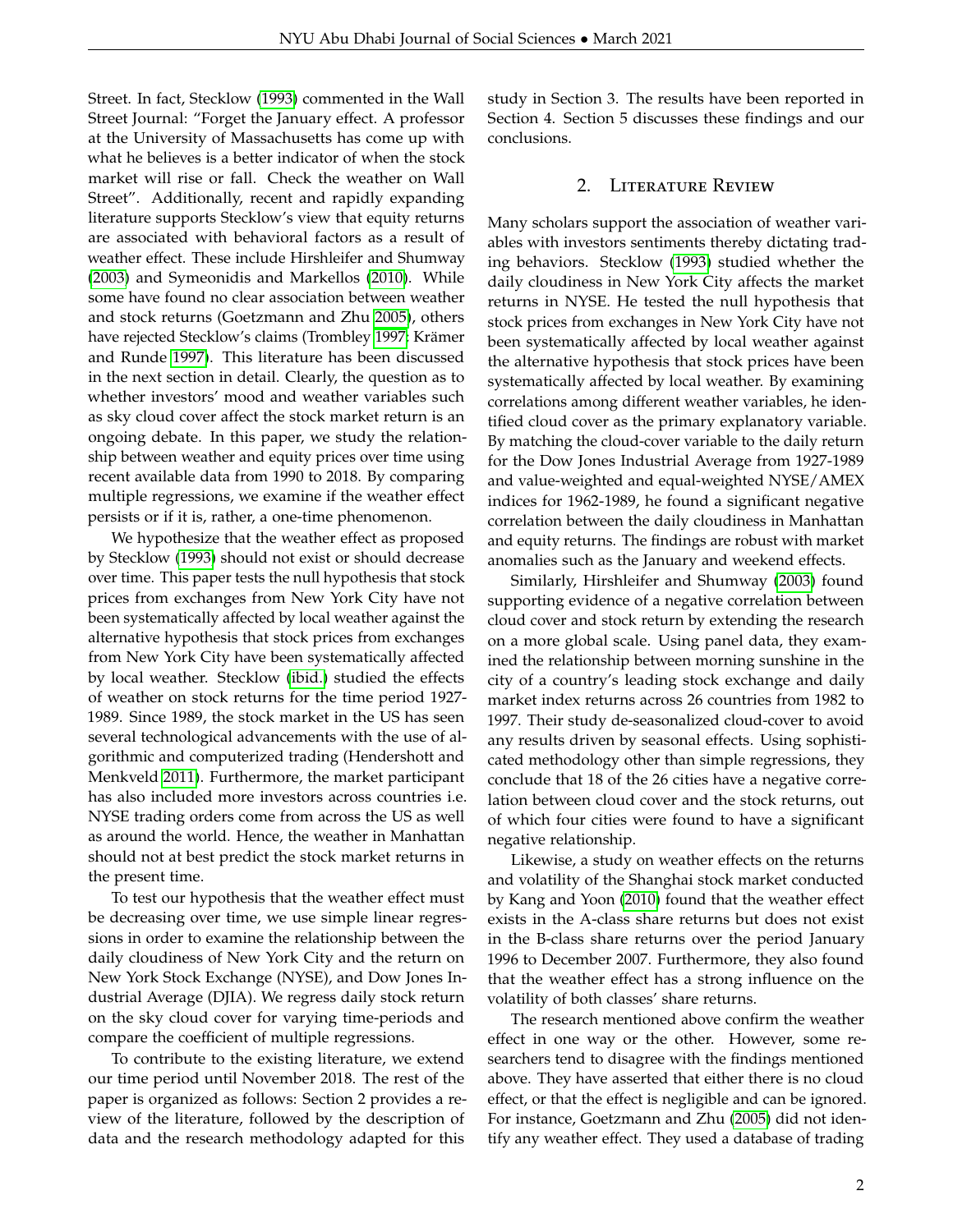accounts of approximately 80,000 investors from 1991 to 1996 to comprehend if the individual investor's propensity to buy-sell differs as a result of weather effect for a particular group of agents in the market. Their study finds no difference in individual's propensity to buy or sell equities on cloudy days as opposed to sunny days. This suggests that the weather effect is primarily a result of the market-participants such as market-makers, news providers or other agents physically located in the city of exchange rather than individual investors.

Similarly, Trombley [\(1997\)](#page-6-20) re-assessed Stecklow's work by using the multiple range test developed by Duncan [\(1975\)](#page-6-24) for each of the three stock indices over three separate time periods. He concluded that there is no difference between NYSE stock returns on clear sunny days, full-cloudy days, or rainy days.

The Shanghai Stock Exchange (SHSE) divides its stock market into a domestic board (A-class share) and a foreign board (B-class share). Most of the ownership of A-class share is restricted to residents of domestic investors, while that of B-class share is restricted to foreign investors. Stecklow [\(1993\)](#page-6-4) observations appear in only one of the three periods examined, and the effect is limited to only few months of the year.

Similar empirical results were found by Krämer and Runde [\(1997\)](#page-6-21) for the German DAX stock index. They used daily returns for the German stock returns from 1960 - 1990 and the local Frankfurt weather to examine if the weather effect dictates the market returns. By using a similar methodology as Stecklow [\(1993\)](#page-6-4), they concluded that there exists no relationship between the local cloudiness in Frankfurt and the DAX returns. Similarly, Pardo and Valor [\(2001\)](#page-6-25) and Tufan and Hamarat [\(2004\)](#page-6-26) find similar results for the Madrid stock index, and the Istanbul stock exchange respectively. This suggests that the weather effect might not be universal as suggested by Hirshleifer and Shumway [\(2003\)](#page-6-17). This paper tries to establish if stock market returns in Wall Street can be explained by the local cloudiness in Manhattan by using similar methodology as Stecklow [\(1993\)](#page-6-4), but with recent data from 1990 to 2018. The paper studies if the weather effect still persists in the modern era of algorithmic trading and a diverse pool of global investors and examines the 'efficient market hypothesis' in the financial market.

#### 3. Data and Methodology

We collect weather data from the National Climatic Data Center of the National Oceanic and Atmospheric Administration [\(www.ncdc.noaa.gov\)](https://www.ncdc.noaa.gov) Precisely, we use the Integrated Surface Data recorded from the Laguardia, New York City (Station number 14732) because this

station is physically closest to Wall Street. This dataset contains information on various meteorological variables, such as temperature, humidity, precipitation, the sky cloud-cover etc. from 1990-2018. The observations about the meteorological variables are collected hourly. As expected, high precipitation, and rain is strongly correlated with fully obscured sky. Hours of sunshine are strongly correlated with the absence of cloud cover. Humidity and cloud cover are almost perfectly correlated to each other.

Since our paper is a direct extension to that of Stecklow, the variable of interest is total sky cover. We collect the ISD variable that measures the total sky cover (SKC). The amount of sky cloud cover is measured in terms of oktas ranging from 0 oktas to 8 oktas i.e. sky conditions are estimated in terms of how many eighths of the sky is covered in cloud. A zero okta represents a completely clear sky whereas an eight okta signifies that the sky is overcast. The dataset does not explicitly record the measure of sky cloud cover. Rather ISD categorizes the sky conditions based on oktas. The categorical variables collected were: CLR (0 oktas), FEW (1-2 oktas), SCT (3-4 oktas), BKN (5-7 oktas), OVC (8 oktas). CLR refers to a clear sky while OVC refers to a completely obscured sky. FEW, SCT and BKN denotes intermediate states of the sky cloud cover labelled few clouds, scattered clouds and broken clouds respectively. There were also entries labelled OBS and POB referring to obscured and partially obscured sky conditions due to poor visibility. We drop all such 123 such observations to improve the quality of the data.

We calculate the average cloud cover for each day from 9 AM to 5 PM in New York City to account for the trading hours. To do so, we assign numeric values to the hourly categorical variables obtained from the ISD. We assign CLR =  $0$ , FEW =  $1$ , SCT =  $2$ , BKN =  $3$ , and  $OVC = 4$ . Then, we find the average for each day using these values. Finally, to distinguish the cloudiness we use dummy variables for each category. There was a total of 10,531 intra-day periods. However, to account for the days corresponding to the trading days, we omit the weekends and any other days when trading did not occur on Wall Street. After the omission, the number of observations was reduced to 7268.

To measure the market performance, we collect the daily index return of the New York Stock Exchange (NYSE), and Dow Jones Industrial Average (DJIA) from yahoo finance. We, then, compute the daily percentage changes in gross returns from January  $1<sup>st</sup>$  1990, to November  $1<sup>st</sup>$  2018 for each stock index using the closing price.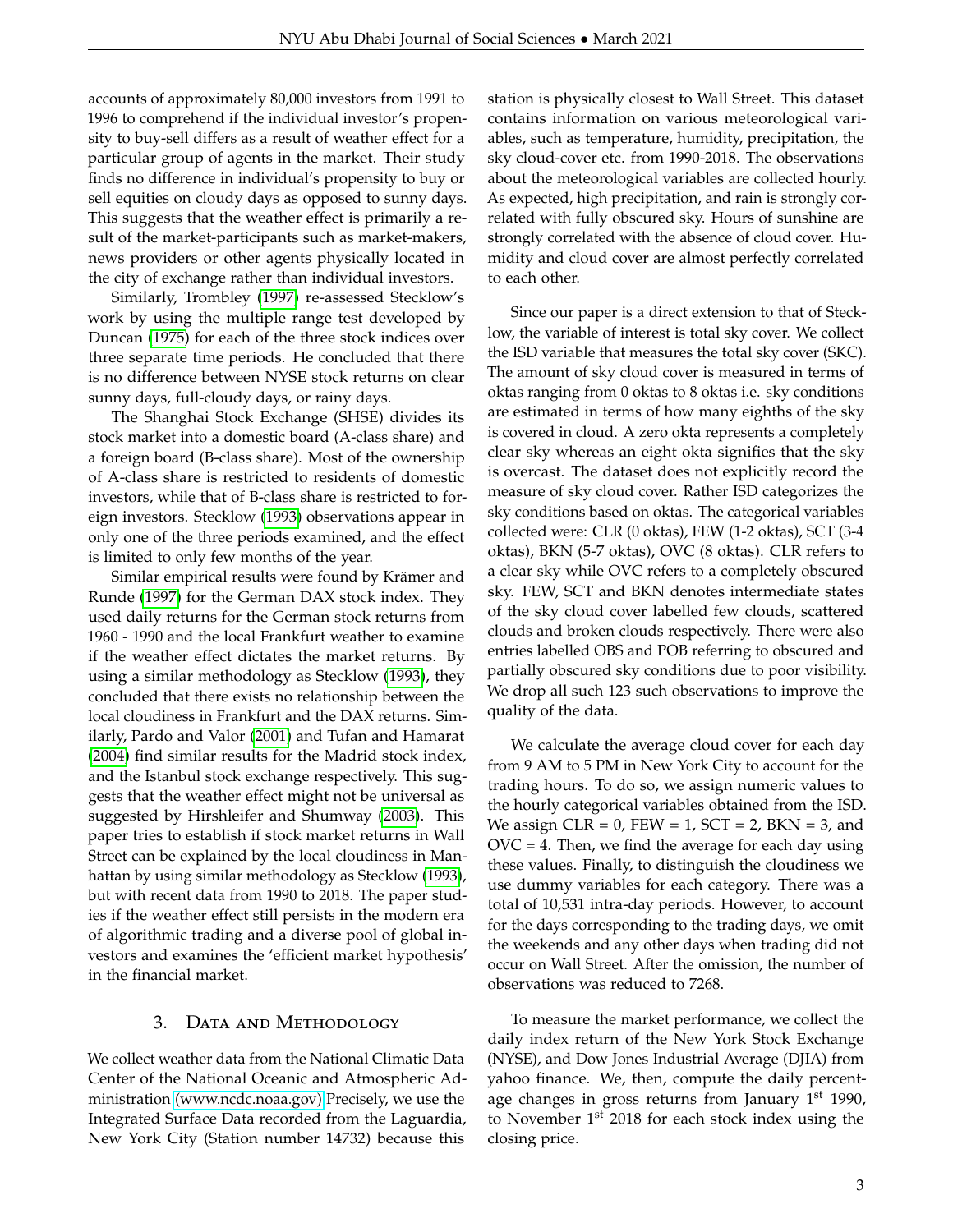## 3.1. Empirical Specification

To proceed with testing the hypothesis that local weather and stock returns are correlated, first we estimate a simple regression model similar to that used by Stecklow [\(1993\)](#page-6-4) of the following form:

$$
R_t = \beta_0 + \beta_{Cloud} * Cloud + \sum_{2}^{6} \beta_{day} * D_{day} +
$$

$$
\sum_{2}^{12} \beta_{month} * D_{month} + u \quad (1)
$$

*Rt* is defined as the percentage daily change in gross returns of the NYSE and DJIA on each trading day *t*; Dday is the day dummy with Monday omitted,and *Dmonth* is the month dummy with January omitted from the regression. The variable Cloud takes three values -1, 0 and 1 where -1 denotes completely clear sky, 1 denotes a completely obscured sky while 0 denotes intermediate states. Stecklow's model assumes the effect of cloud cover to be linear across the three states in cloud cover variable. The model assumes that a change from any level of partial cloudiness to overcast generates the same effect on investors' mood.

Likewise, the model also assumes that the effect is same on investor when a state in sky cloud cover condition changes from sunny to any level of partial cloudiness. These assumptions are not plausible because intermediate or partial cloudiness in the sky could actually have no effect on investor's moods when compared to the overcast days. Hence, to improve the model, we create a dummy variable to denote each intermediate cloud cover state from the others. We do this in two steps:

First, we use three dummy variables to denote each clear, intermediate and obscured sky conditions. I group all the intermediate states into one single group:

$$
R_t = \beta_0 + \beta_{C_{minus1}} * C_{minus1} + \beta_{C_{zero}} * C_{zero} +
$$
  

$$
\beta_{C_{one}} * C_{one} + \sum_{2}^{6} \beta_{day} * D_{day} + \sum_{2}^{12} \beta_{month} * D_{month} + u
$$
  
(2)

*Cminus*<sup>1</sup> , *Czero* and *Cone* are the cloud cover measure denoting each of the three dummies. *Cminus*<sup>1</sup> equals 1 for clear sky condition, and 0 otherwise. Similarly, *Cone* equals 1 for obscured sky condition, 0 otherwise. Finally, *Czero* equals 1 for intermediate sky condition, and 0 otherwise.

To improve the model 2, we further distinguish each of the intermediate states in sky conditions using two more dummies. We use the following model:

 $R_t = \beta_0 + \beta_{CLR} * D_{CLR} + \beta_{FEW} * D_{FEW} +$ 

$$
\beta_{SCT} * D_{SCT} + \beta_{BKN} * D_{BKN} + \beta_{OVC} * D_{OVC} +
$$

$$
\sum_{2}^{6} \beta_{day} * D_{day} + \sum_{2}^{12} \beta_{month} * D_{month} + u \quad (3)
$$

- *R<sup>t</sup>* is daily percentage change in stock returns for NYSE and DJIA respectively;
- $D_{CLR} = 1$ , if  $avg\_skycondition = 0$ , and  $D_{CLR} = 0$ , if otherwise;
- $D_{FEW} = 1$ , if  $0 < avg\_skycondition \leq 1.5$ , and  $D_{FEW} = 0$ , if otherwise;
- $D_{SCT} = 1$ , if  $1.5 < avg\_skycondition \leq 2.5$ , and  $D_{SCT} = 0$ , if otherwise;
- $D_{BKN} = 1$ , if 2.5 <  $avg\_skycondition \leq 3.5$ , and  $D_{BKN} = 0$ , if otherwise;
- $D_{OVC} = 1$ , if *avg\_skycondition* >= 3.5, and  $D_{OVC}$  $= 0$ , if otherwise;
- *Dday* is a day-of-the week dummy variable with Monday omitted;
- *Dmonth* is a month dummy variable with January omitted.

Even if the weather effect is prevalent, it is plausible that these effects were prominent in some year while less prominent in others. Hence, to test this, we run regression models (1), (2) and (3) in four stages for both NYSE and DJIA stock indices respectively. First, we run above regressions for the entire time period from 1990 to 2018 to note the effect of certain cloud cover measures when compared against the overcast days. We then remove the observations during the era of financial crisis of 2007-2008. We do this mainly to get rid of any abnormal stock returns that occurred as a result of crisis. We perform the regression analysis for pre-crisis period as well as post-crisis period.

#### 4. Findings

# 4.1. Baseline Results

Table 1 presents the summary statistics. After dropping for the weekends and holidays, we have a total of 7,268 observations. The *avg*\_*skycondition* is a continuous variable obtained by averaging the categorical variable for different states of sky condition with a mean of 2.281 and a standard deviation of 1.284.

The dot com bubble did not affect NYSE and DJIA as much as it did on NASDAQ. Hence, I do not exclude period of dot com bubble during my study. Gross returns on NYSE and DJIA are multiplied by a scalar 100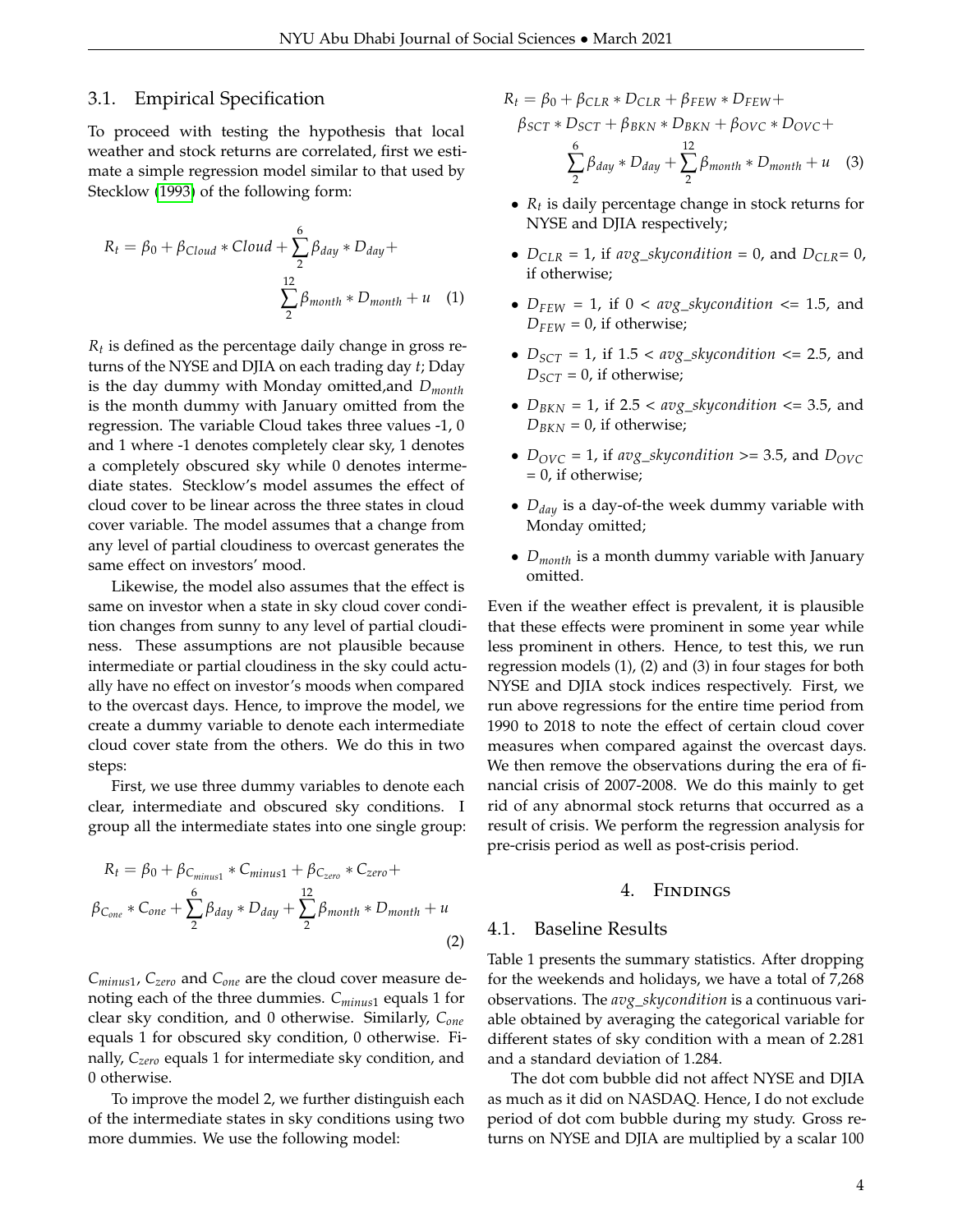for convenience. This does not alter any findings. On a total intraday trading period between 1990 – 2018, NYSE dropped the most by 9.7% while DJIA decreased by 7.8%. Similarly, NYSE and DJIA gained most by 12.22% and 11.08% during this period.

From the summary statistics table, it can be observed that 10% of the time, the sky is fully clear while 22% of the time the sky is completely covered with clouds. It highlights the flaw of the model that assumes the cloud cover to be linear.

#### 4.2. Regression model 1

In table 2, we explore the relationship between NYSE stock returns and the cloud cover measure (C) for different time periods. Table 3 follows the regression from the same model for DJIA stock returns.

From Table 2, without controlling for sample period, we observe that on average, a unit change in sky cloud cover (C) is associated with -0.0073 percentage points change in gross returns in NYSE. A unit change in sky cloud cover denotes the change in state of sky condition from clear sky to intermediate state to the obscured sky. When the sky condition is clear, C equals -1, so days with clear skies are associated with positive returns on average. Similarly, when C is 1, days with obscured skies is associated with negative returns. However, the effect is not significant. Since the stock returns during the financial crisis of 2007-2009 was largely affected by economic shocks in housing market, we run a regression after controlling for the time-period. We exclude the data on stock returns relating to financial crisis era. To study if the effect follows a trend, we also control for pre-financial crisis and post-financial crisis. Table 2 shows that the weather effect declines when years with financial crisis are controlled. The column 2 suggests that the coefficient of cloud cover measure (C) increases to -0.0212 percentage points after controlling for data from financial crisis. The effect is bigger during the pre-crisis era rather than during post-crisis era by 0.0149 percentage points. However, we fail to reject null hypothesis that the stock returns are systematically affected by local weather.

We see similar results for the DJIA. From table 3, column 1, we observe that a unit change in sky cloud cover is associated with -0.0127 percentage points change in DJIA stock returns. The result confirms the association of positive stock returns with days with clear skies and negative stock returns with days with cloudy skies. We observe that the coefficient of cloud cover variable decreases during post financial crisis period from precrisis period for both stock indices. This result highlights that the weather effect is decreasing for the recent

years. One possible explanation for this could be the integration of global investors in the financial markets, and the use of automated computerized trading.

#### 4.3. Regression model 2

We perform similar regression using 3 dummy variables in cloud cover variable. From table 4, column 1, we can observe that on average NYSE stock returns decreases by 0.014 percentage on completely obscured days compared to the completely clear days. Similarly, the intermediate states of sky condition are associated with decline in the index returns as observed from table 4 column 1. Precisely, the coefficient for *Czero* or cloud cover variable for intermediate sky conditions is -0.0007 which indicates that on average the stocks returns decline by -0.0007 percentage points on partially cloudy days, compared to the sunny days. However, no significant results are obtained.

When the financial crisis period is excluded from the data, the effects are more profound with larger coefficients for the sky cloud cover variables. Following the table 1, the effects are more profound for pre-crisis era compared to the post crisis era. The coefficient for *Czero* decreases from 0.0711 to 0.0001 from pre-crisis era on Column 3 to post crisis era on Column 4. Interestingly, we can observe that the coefficient for *Cone*, obscured skies, is 0.008 or positive for the pre-crisis era. Our findings suggest that on average, stock returns were higher on cloudier days than on sunnier days by 0.008 percentage points. This result is contradictory to Stecklow [\(ibid.\)](#page-6-4) and suggests that the weather effect do not follow a similar pattern but rather is a period-specific phenomenon.

Similar observations are made for DJIA returns on Table 5. From column 1, we find that on average daily stock returns decline by 0.0236 percentage points on completely obscured days compared to clear days. The effect is larger by 0.0174 percentage points when data from financial crisis is excluded. Similar to the observations on Table 4, the coefficient of *Cone* declines for DJIA on Table 5 during post-crisis period compared to the pre-crisis period. This result reconfirms our finding that weather effect is abnormal and time-specific phenomenon. The results are not statistically significant, and hence the results are inconclusive.

#### 4.4. Regression model 3

Since the intermediate sky cloud conditions could also have effects on stock returns, we assign dummy variables to each of the intermediate sky conditions including the complete clear sky and the obscured sky.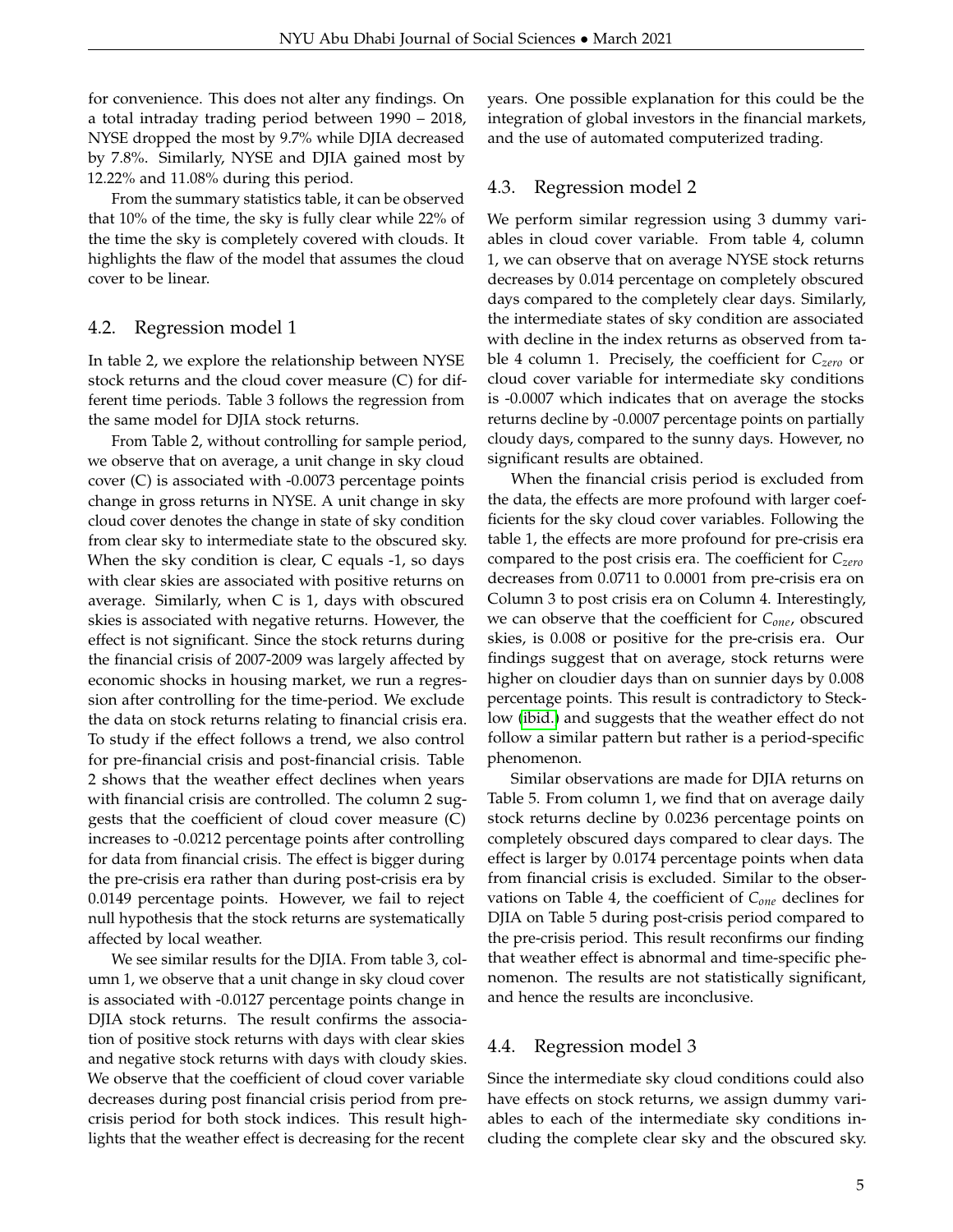Column 1 of table 6 suggests that the upon the inclusion of five dummy variables for all the sky cloud cover conditions, on average stock returns decline the most on days with completely overcast sky condition than the intermediate sky conditions with reference to the days with clear sky. On average NYSE stock returns decline by 0.021 percentage points on overcast days while on days labelled as having few clouds (FEW), and scattered clouds (SCT), stock returns decline by 0.007 percentage points and by 0.018 percentage respectively. Interestingly, from column 1, the state of the intermediate sky condition that is labelled as having broken (BKN) clouds (which is defined as the sky condition with *average*\_*skycondition* value between 2.5 oktas and 3.5 oktas), is associated with positive returns on NYSE. The stock returns are expected to rise by 0.0324 percentage points more than the clear sky condition. When the data for financial crisis is excluded, the coefficient for BKN is significant with a magnitude of 0.0744 percentage point. The result suggests that it could be in fact the expectation that the sky will be fully covered with clouds rather than the occurrence of the overcast sky that give rise to the to the weather effect. However, the results are insignificant when regression is carried out for sample period for pre-financial-crisis and post-financial-crisis eras.

Similar result is obtained for DJIA index when five dummies for sky cloud cover variable is introduced in the model. From table 7, overcast skies are associated with negative stock returns for column 1, column 2 and column 4. On average, DJIA stock declines by 0.039 percentage points on average on overcast days compared to clear skies for the total sample period. The effect increases to -0.0438 percentage points when data from financial crisis is excluded. For the sample with pre-crisis era, the coefficient for overcast sky ( $D_{OVC}$ ) is 0.0086 while it decreases to -0.054 percentage points during post-crisis period.

Table 7 also provides a significant result for broken sky (BKN) for the sample period that excludes financial crisis. On average, DJIA stock index declines by 0.079 percentage points on sky with broken clouds than sky with no clouds. The effect is greater for the both pre-crisis period in column 3, and post crisis period in column 4. This effect is not significant for pre-crisis period, but significant for post crisis period.

#### 5. Discussion and Conclusion

The results in this paper do not support the claim that the stock returns in New York City are significantly affected by the local weather even though a weak correlation exists between the cloudy days and decline in

stock returns. Our results are consistent with the Efficient Market Hypothesis (Malkiel [1989\)](#page-6-27) that market reflects all relevant information in determining security prices.

Even though psychological studies claim that individuals' moods are related to the certain weather variables such as hours of sunshine, a rational financial market would not respond to such influence as shown in our results. It could be plausible that a bank manager would feel optimistic on a sunny day and give out loans to borrowers. It is also plausible for stock traders to trade more as a result of a good weather. However, a rational financial market would not suffer from this bias because the stock prices reflect all available information. Therefore, the market automatically adjusts to any mispricing, if any, as a result of the weathers' influence on an investor.

A potential future research work could be to study if any relationship exists between the weather forecast and the stock returns. The weather forecasts have become more accurate recently, with the use of advanced supercomputers. Hence, since stock markets are largely driven by future expectations, a future weather forecast could actually affect stock returns. We failed to locate the data on weather forecasts for each day from 1990 to 2018. While we examined the possibility of using auto-regressive model to forecast the weather variable, the observed sky cover variable was categorical, and not continuous. This largely limited the potential of forecasting the weather. Furthermore, we do not find significant weather effect.

We could also test the hourly effects of weather on stock returns. It is plausible that investors could behave differently in the morning when the investors and stock brokers have to commute to their offices, compared to during afternoon when investors are at the convenience of their homes and offices as a result of the weather conditions. Therefore, we could compare the stock returns at different times of the day.

Furthermore, we could also test the prevalence of the weather effect on different stock indices around the world replicating Hirshleifer and Shumway [\(2003\)](#page-6-17). Because Hirshleifer and Shumway used data from 1982 to 1997, we could test how the weather effect has flourished in different cities over time, using recent data.

#### **REFERENCES**

<span id="page-5-0"></span>Bagozzi, R., G. Mahesh, and N. Prashanth (1999). "The role of emotions in marketing". In: *Journal of the Academy of Marketing Science* 27.2.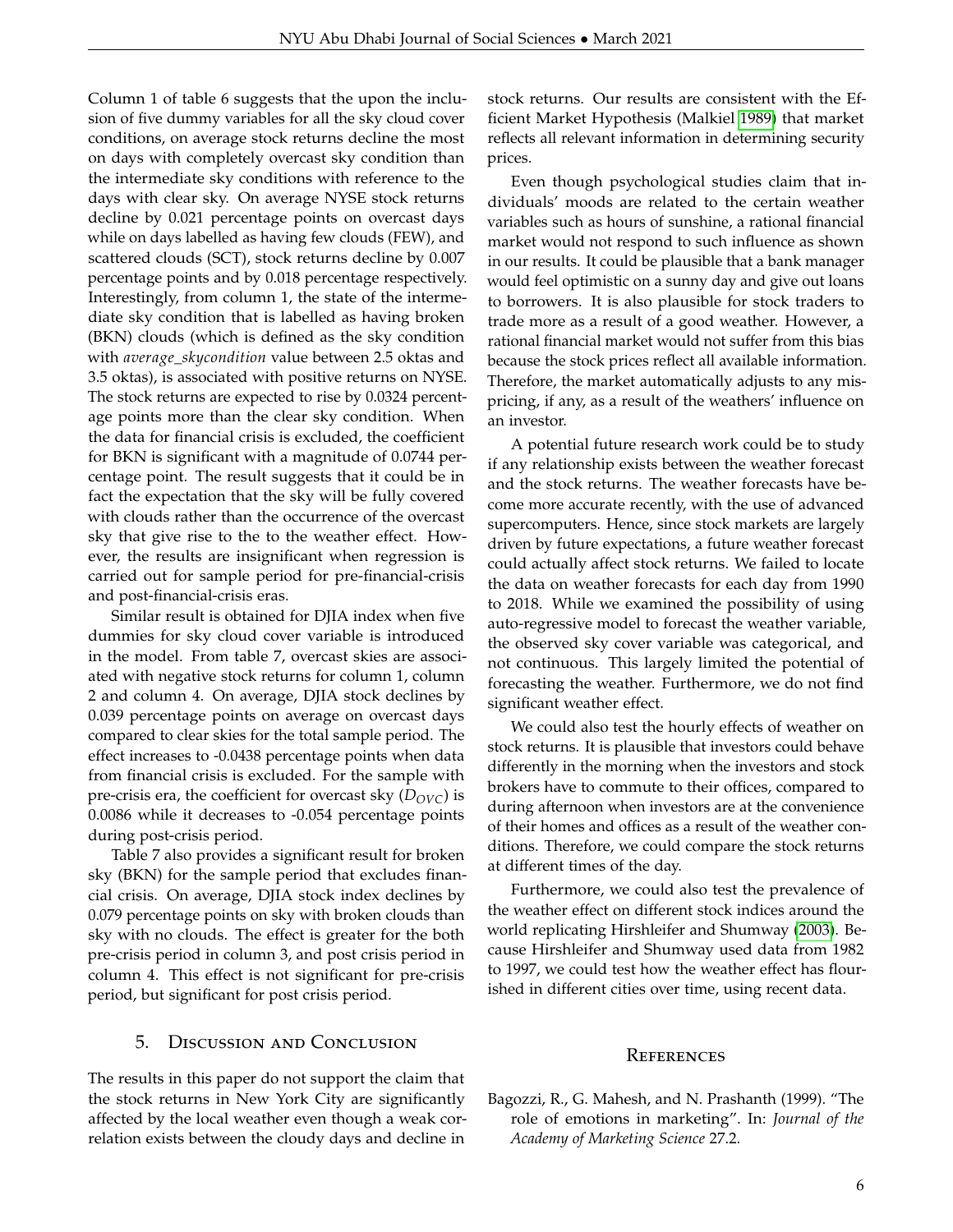- <span id="page-6-9"></span>Baron, R. and A. Bell (1976). "Aggression and heat: The influence of ambient temperature, negative affect, and a cooling drink on physical aggression". In: *Journal of Personality and Social Psychology* 33.3.
- <span id="page-6-0"></span>Chang S., Chen S. Chou R. and Y. Lin (2008). ""Weather and intraday patterns in stock returns and trading activity."". In: *Journal of Banking Finance* 32.9.
- Chow, G. (1960). "Tests of Equality Between Sets of Coefficients in Two Linear Regressions". In: *Econometrica: Journal of the Econometric Society* 28.3.
- <span id="page-6-10"></span>Cunningham, M. (1979). "Weather, Mood, and Helping Behavior: Quasi Experiments with the Sunshine Samaritan". In: *Journal of Personality and Social Psychology* 37.11.
- <span id="page-6-24"></span>Duncan, D. (1975). "t Tests and Intervals for Comparisons Suggested by the Data". In: *Biometrics* 31.2.
- <span id="page-6-14"></span>Eagles, J. (1994). "The Relationship between Mood and Daily Hours of Sunlight in Rapid Cycling Bipolar Illness". In: *Biological Psychiatry* 36.6.
- <span id="page-6-8"></span>Estrada C., Isen A. and M. Young (1997). "Positive Affect Facilitates Integration of Information and Decreases Anchoring in Reasoning among Physicians". In: *Organizational Behavior and Human Decision Processes* 72.1.
- <span id="page-6-19"></span>Goetzmann, W. and N. Zhu (2005). "Rain or shine: Where is the Weather Effect?" In: *European Financial Management* 11.5.
- <span id="page-6-22"></span>Hendershott T., Jones C. and A. Menkveld (2011). "Does Algorithmic Trading Improve Liquidity?" In: *The Journal of Finance* 66.1.
- <span id="page-6-16"></span>Hirshleifer, D. (2001). "Investor Psychology and Asset Pricing". In: *The Journal of Finance* 56.4.
- <span id="page-6-17"></span>Hirshleifer, D. and T. Shumway (2003). "Good Day Sunshine: Stock Returns and the Weather". In: *The Journal of Finance* 58.3.
- <span id="page-6-7"></span>Isen, A. (2001). "An Influence of Positive Affect on Decision Making in Complex Situations: Theoretical Issues With Practical Implications". In: *Journal of Consumer Psychology* 11.2.
- <span id="page-6-23"></span>Kang S., Jiang Z. Lee Y. and S. Yoon (2010). "Weather effects on the returns and volatility of the Shanghai stock market". In: *Physica A: Statistical Mechanics and its Applications* 389.1.
- Kent D., Hirshleifer D. and A. Subrahmanyam (1998). "Investor Psychology and Security Market Underand Overreactions". In: *The Journal of Finance* 53.6.
- <span id="page-6-21"></span>Krämer, W. and R. Runde (1997). "Stocks and the weather: An exercise in data mining or yet another capital market anomaly". In: *Empirical Economics* 22.4.
- <span id="page-6-3"></span>Loewenstein G., Elke W. Christopher H. and N. Welch (2001). "Risk as Feelings." Psychological bulletin". In: *Psychological bulletin* 127.2.
- <span id="page-6-6"></span>Loewenstein, G. (1996). "Out of Control: Visceral Influences on Behavior." In: *Organizational Behavior and Human Decision Processes* 65.3.
- <span id="page-6-12"></span>Loomes, G. and R. Sugden (2005). "Regret Theory: An Alternative Theory of Rational Choice Under Uncertainty". In: *The Economic Journal* 92.368.
- <span id="page-6-5"></span>Lucey, B. and M. Dowling (2005). "The Role of Feelings in Investor Decision-Making". In: *Journal of economic surveys* 19.2.
- <span id="page-6-27"></span>Malkiel, BG. (1989). *Efficient Market Hypothesis*. Palgrave Macmillan.
- <span id="page-6-1"></span>Markowitz, H. (2001). "Portfolio Selection". In: *The journal of finance* 7.1.
- <span id="page-6-25"></span>Pardo, A. and E. Valor (2001). "Spanish Stock Returns: Where is the Weather Effect?" In: *European Financial Management* 9.1.
- <span id="page-6-13"></span>Rind, B. and D. Strohmetz (2001). "Effect of Beliefs About Future Weather Conditions on Restaurant Tipping". In: *Journal of Applied Social Psychology* 31.2.
- <span id="page-6-11"></span>Schneider, F. (1980). "Helping Behavior in Hot, Comfortable, and Cold Temperatures: A Field Study". In: *Environment and Behavior* 12.2.
- <span id="page-6-2"></span>Sharpe, W. (1964). "Capital Asset Prices: A theory of Market Equilibrium Under Conditions of Risk". In: *The Journal of Finance* 19.3.
- <span id="page-6-4"></span>Stecklow, Saunders (1993). "For stock market advice, just call the meteorologist for Manhattan". In: *Finance Research Letters* 7.28.
- <span id="page-6-18"></span>Symeonidis L., George D. and R. Markellos (2010). "Does the weather affect stock market volatility?" In: *Finance Research Letters* 7.4.
- <span id="page-6-15"></span>Tietjen, G. and D. Kripke (1994). "Suicides in California (1968–1977): Absence of seasonality in Los Angeles and Sacramento counties". In: *Psychiatry Research* 53.2.
- <span id="page-6-20"></span>Trombley, M. (1997). "Stock Prices and Wall Street weather: Additional Evidence". In: *Quarterly Journal of Business and Economics* 36.3.
- <span id="page-6-26"></span>Tufan, E. and B. Hamarat (2004). "Do Cloudy Days Affect Stock Exchange Returns: Evidence from Istanbul Stock Exchange". In: *Journal of Naval Science and Engineering* 2.1.
- Wright, W. and G. Bower (1992). "Mood Effects on Subjective Probability Assessment". In: *Organizational Behavior and Human Decision Processes* 52.2.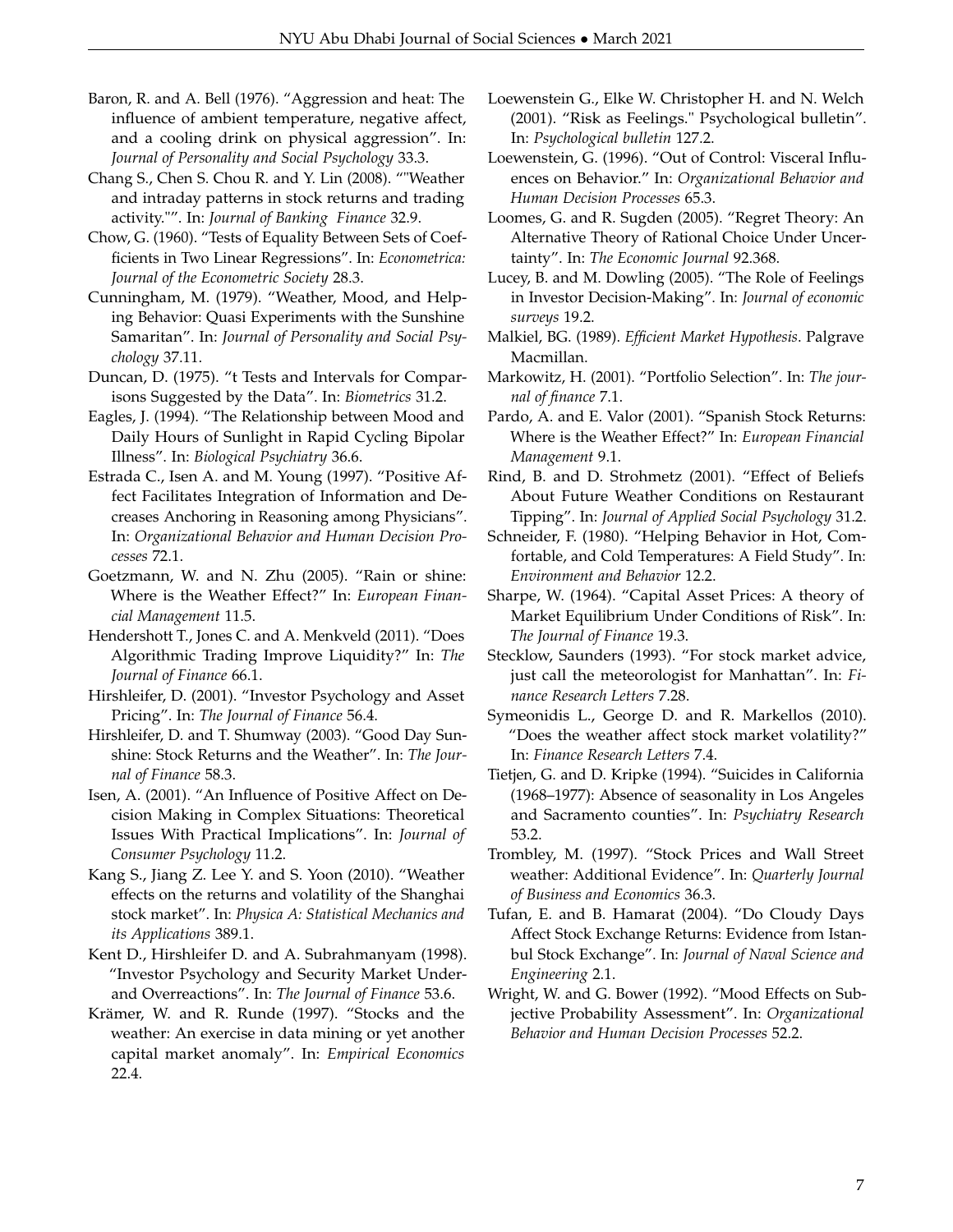# **Appendix**

# *Correlation between cloud cover and stock returns:*

Prior to the analysis, we correlated the cloud cover measure with stock returns. We observed a weak and positive correlation between the change in gross returns at NYSE and the days when the sky is completely clear.

The positive correlation also exists for DJIA on clear days. Similarly, gross returns on the two stock indices have a weak and negative correlation on obscured days. This result confirms that weather variables such as sky cloud cover are associated with the stock returns. We then performed the regression analysis.

| N    | Mean   | S.D.  | Min      | Max            |
|------|--------|-------|----------|----------------|
| 7268 | 2.281  | 1.284 | $\Omega$ | $\overline{4}$ |
| 7268 | 2.318  | 1.401 | 0        | 4              |
| 7267 | 0.0302 | 1.074 | $-9.726$ | 12.22          |
| 7267 | 0.0359 | 1.055 | $-7.873$ | 11.08          |
| 7268 | 0.0171 | 0.471 | $-1$     | 1              |
| 7268 | 0.103  | 0.303 | $\Omega$ | 1              |
| 7268 | 0.778  | 0.416 | 0        | 1              |
| 7268 | 0.120  | 0.324 | 0        | 1              |
| 7268 | 0.103  | 0.303 | $\Omega$ | 1              |
| 7268 | 0.156  | 0.363 | 0        | 1              |
| 7268 | 0.263  | 0.440 | 0        | 1              |
| 7268 | 0.255  | 0.436 | 0        | 1              |
| 7268 | 0.223  | 0.417 | 0        |                |
|      |        |       |          |                |

**Table 1:** *Summary Statistics*

**Table 2:** *Regression Statistics: The Cloud Cover Measure (C) and NYSE Stock Returns*

|                                        | (1)         | (2)                                             | (3)         | (4)         |
|----------------------------------------|-------------|-------------------------------------------------|-------------|-------------|
| Variables                              | 1990-2018   | 1990-2018 (excl. 2007-2009)                     | Pre-crisis  | Post-crisis |
| Cloud Cover Measure (C)                | $-0.0073$   | $-0.0212$                                       | $-0.0329$   | $-0.0180$   |
|                                        | (0.0269)    | (0.0236)                                        | (0.0333)    | (0.0385)    |
| May                                    | 0.0527      | 0.0054                                          | 0.0616      | $-0.1013$   |
|                                        | (0.0618)    | (0.0553)                                        | (0.0663)    | (0.0996)    |
| December                               | $0.1091*$   | 0.0859                                          | 0.0985      | 0.0583      |
|                                        | (0.0624)    | (0.0559)                                        | (0.0663)    | (0.1027)    |
| Friday                                 | 0.0130      | $-0.0040$                                       | $-0.0286$   | 0.0451      |
|                                        | (0.0405)    | (0.0363)                                        | (0.0434)    | (0.0656)    |
| Constant                               | $-0.0270$   | 0.0116                                          | 0.0430      | $-0.0467$   |
|                                        | (0.0516)    | (0.0462)                                        | (0.0553)    | (0.0843)    |
|                                        |             |                                                 |             |             |
| Observations                           | 7267        | 6511                                            | 4286        | 2225        |
| $R^2$                                  | 0.0018      | 0.0026                                          | 0.0036      | 0.0052      |
| Adjusted $R^2$                         | $-0.000389$ | 0.000131                                        | $-0.000172$ | $-0.00204$  |
| $\mathbf{I}$<br>$\sim$<br>$\mathbf{1}$ | $\cdot$ 1   | <b>M.M.M.</b><br>$. \cap \cap F$<br>$0.01$ $44$ | . 0.4       |             |

Standard errors in parentheses. \*\*\*  $p < 0.01$ , \*\*  $p < 0.05$ , \*  $p < 0.1$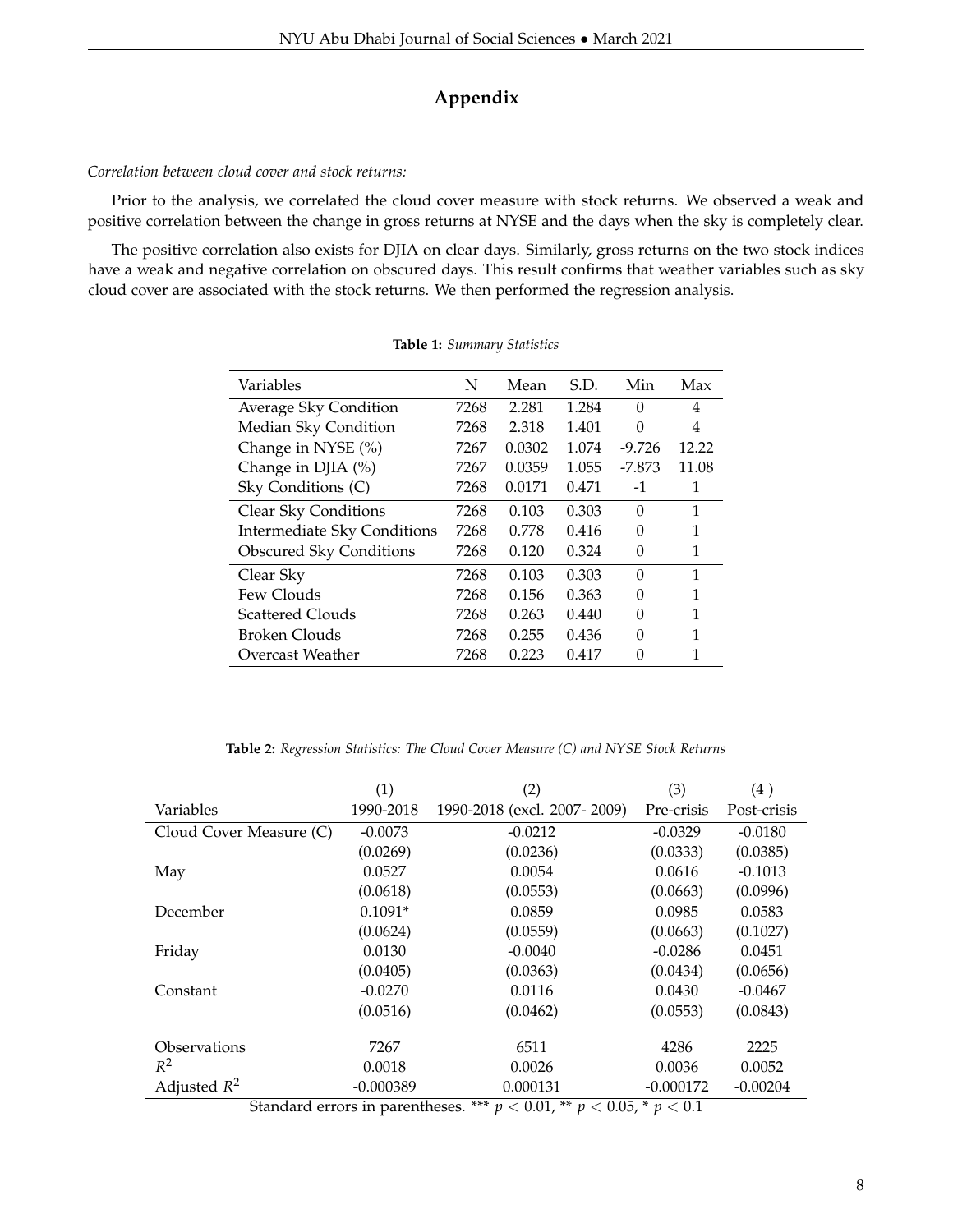|                                     | (1)        | (2)                     | (3)          | (4)         |
|-------------------------------------|------------|-------------------------|--------------|-------------|
| Variables                           | 1990-2018  | 1990-2018 (excl. 07-09) | Pre-Crisis   | Post-Crisis |
| Cloud Cover Measure (C)             | $-0.0127$  | $-0.0208$               | $-0.0367$    | 0.0030      |
|                                     | (0.0264)   | (0.0246)                | (0.0369)     | (0.0353)    |
| April                               | $0.1035*$  | 0.0597                  | 0.0614       | 0.0582      |
|                                     | (0.0611)   | (0.0579)                | (0.0740)     | (0.0919)    |
| May                                 | 0.0473     | 0.0164                  | 0.0550       | $-0.0569$   |
|                                     | (0.0607)   | (0.0164)                | (0.0735)     | (0.0912)    |
| November                            | $0.1020*$  | 0.0935                  | 0.0895       | 0.0991      |
|                                     | (0.0617)   | (0.0586)                | (0.0741)     | (0.0947)    |
| Wednesday                           | $-0.0509$  | $-0.0539$               | $-0.0803*$   | 0.0011      |
|                                     | (0.0395)   | (0.0375)                | (0.0480)     | (0.0597)    |
| Thursday                            | $-0.0621$  | $-0.0742**$             | $-0.1237***$ | 0.0233      |
|                                     | (0.0397)   | (0.0376)                | (0.0480)     | (0.0599)    |
| Friday                              | $-0.0740*$ | $-0.0859**$             | $-0.1282**$  | $-0.0026$   |
|                                     | (0.0397)   | (0.0377)                | (0.0481)     | (0.0600)    |
| Constant                            | 0.0362     | 0.0688                  | $0.1154*$    | $-0.0150$   |
|                                     | (0.0507)   | (0.0480)                | (0.0613)     | (0.0772)    |
|                                     |            |                         |              |             |
| Observations                        | 7267       | 6511                    | 4286         | 2225        |
| $R^2$                               | 0.0032     | 0.0045                  | 0.0065       | 0.0053      |
| Adjusted $R^2$<br>$C$ tandard awara | 0.000977   | 0.00205                 | 0.00279      | $-0.00187$  |

| Table 3: Regression Statistics: Cloud Cover Measure (C) and Dow Jones Industrial Average |  |  |  |  |  |
|------------------------------------------------------------------------------------------|--|--|--|--|--|
|------------------------------------------------------------------------------------------|--|--|--|--|--|

Standard errors in parentheses. \*\*\* *p* < 0.01, \*\* *p* < 0.05, \* *p* < 0.1

**Table 4:** *Regression Statistics: Obscured and Intermediate Sky Conditions and New York Stock Exchange*

|                                                                                 | (1)         | (2)                     | (3)        | (4)         |
|---------------------------------------------------------------------------------|-------------|-------------------------|------------|-------------|
| Variables                                                                       | 1990-2018   | 1990-2018 (excl. 07-09) | Pre-Crisis | Post-Crisis |
| <b>Intermediate Sky Conditions</b>                                              | $-0.0007$   | 0.0214                  | 0.0711     | 0.0001      |
|                                                                                 | (0.0330)    | (0.0305)                | (0.0677)   | (0.0402)    |
| <b>Obscured Sky Conditions</b>                                                  | $-0.0140$   | $-0.0419$               | $-0.0080$  | $-0.0724$   |
|                                                                                 | (0.0468)    | (0.0412)                | (0.0731)   | (0.0966)    |
| April                                                                           | $0.0990*$   | 0.0429                  | 0.0401     | 0.0479      |
|                                                                                 | (0.0568)    | (0.0540)                | (0.0687)   | (0.0873)    |
| May                                                                             | 0.0526      | 0.0039                  | 0.0591     | $-0.0991$   |
|                                                                                 | (0.0557)    | (0.0532)                | (0.0635)   | (0.0960)    |
| December                                                                        | $0.1089*$   | $0.0841*$               | 0.0955     | 0.0588      |
|                                                                                 | (0.0570)    | (0.0503)                | (0.0603)   | (0.0912)    |
| Tuesday                                                                         | 0.0379      | 0.0153                  | $-0.0260$  | 0.0947      |
|                                                                                 | (0.0431)    | (0.0373)                | (0.0452)   | (0.0662)    |
| Constant                                                                        | $-0.0247$   | 0.0020                  | $-0.0174$  | $-0.0388$   |
|                                                                                 | (0.0579)    | (0.0525)                | (0.0838)   | (0.0852)    |
|                                                                                 |             |                         |            |             |
| Observations                                                                    | 7267        | 6511                    | 4286       | 2225        |
| $R^2$                                                                           | 0.0018      | 0.0030                  | 0.0041     | 0.0054      |
| Adjusted $R^2$                                                                  | $-0.000521$ | 0.000355                | 000145     | $-0.00229$  |
| *** $p < 0.01$ , ** $p < 0.05$ , * $p < 0.1$<br>Standard errors in parentheses. |             |                         |            |             |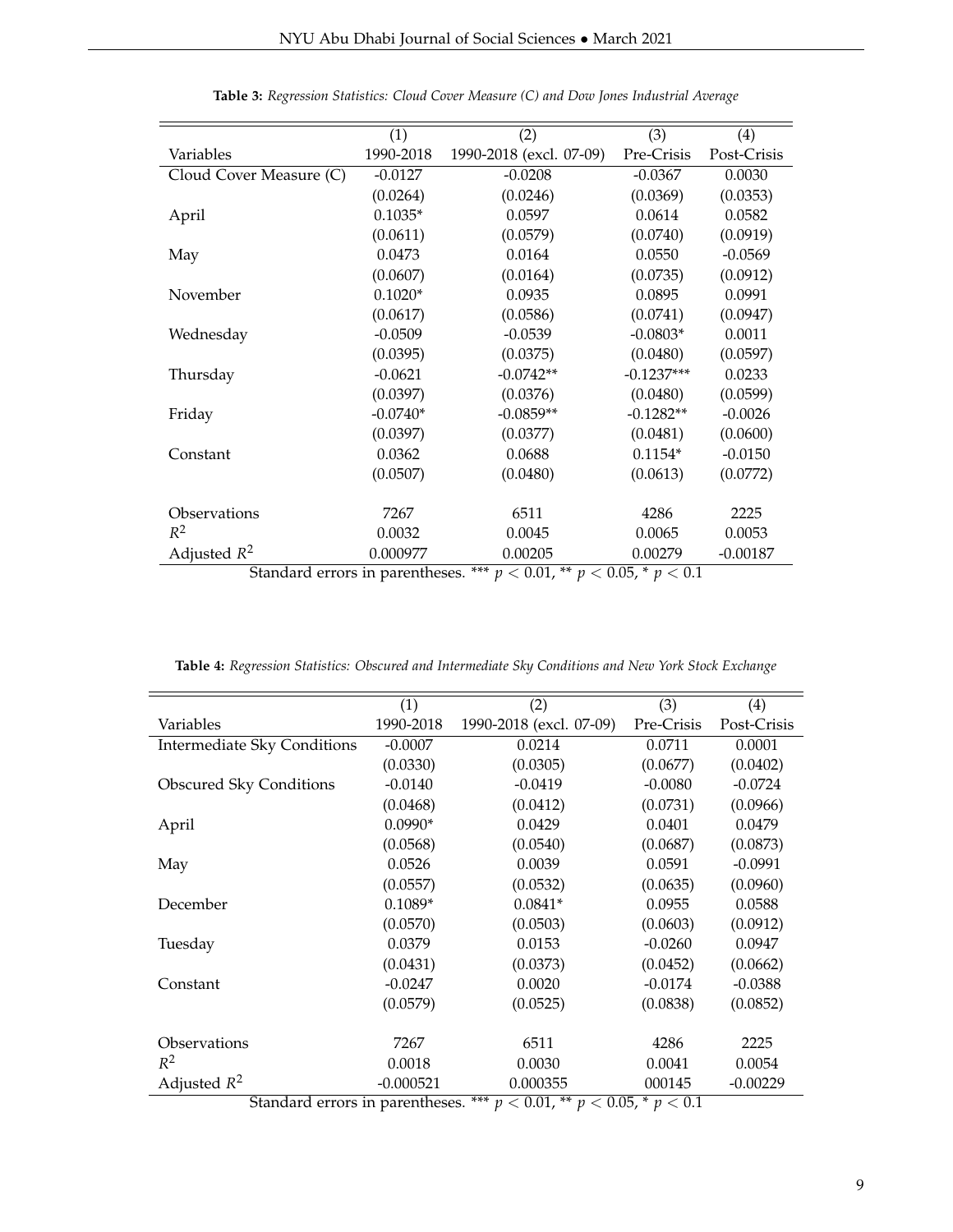|                                    | (1)        | (2)                     | (3)         | (4)         |
|------------------------------------|------------|-------------------------|-------------|-------------|
| Variables                          | 1990-2018  | 1990-2018 (excl. 07-09) | Pre-Crisis  | Post-Crisis |
| <b>Intermediate Sky Conditions</b> | 0.0050     | 0.0282                  | 0.0812      | 0.0144      |
|                                    | (0.0335)   | (0.0317)                | (0.0777)    | (0.0385)    |
| <b>Obscured Sky Conditions</b>     | $-0.0236$  | $-0.0410$               | 0.0102      | $-0.0408$   |
|                                    | (0.0467)   | (0.0429)                | (0.0835)    | (0.0817)    |
| April                              | $0.1033*$  | 0.0586                  | 0.0578      | 0.0603      |
|                                    | (0.0569)   | (0.0573)                | (0.0761)    | (0.0820)    |
| May                                | 0.0469     | 0.0146                  | 0.0522      | $-0.0548$   |
|                                    | (0.0547)   | (0.0551)                | (0.0707)    | (0.0870)    |
| Wednesday                          | $-0.0508$  | $-0.0533$               | $-0.0805*$  | $-0.0006$   |
|                                    | (0.0405)   | (0.0380)                | (0.0485)    | (0.0601)    |
| Thursday                           | $-0.0621$  | $-0.0738*$              | $-0.1234**$ | 0.0225      |
|                                    | (0.0420)   | (0.0393)                | (0.0501)    | (0.0592)    |
| Friday                             | $-0.0739*$ | $-0.0856**$             | $-0.1274**$ | $-0.0039$   |
|                                    | (0.0406)   | (0.0388)                | (0.0503)    | (0.0592)    |
| Constant                           | 0.0357     | 0.0541                  | 0.0463      | $-0.0217$   |
|                                    | (0.0575)   | (0.0548)                | (0.0952)    | (0.0793)    |
|                                    |            |                         |             |             |
| Observations                       | 7267       | 6511                    | 4286        | 2225        |
| $R^2$                              | 0.00032    | 0.0050                  | 0.0071      | 0.0056      |
| Adjusted $R^2$                     | 0.000882   | 0.00236                 | 0.00313     | $-0.00210$  |

**Table 5:** *Regression Statistics: Obscured and Intermediate Sky Conditions and Dow Jones Industrial Average*

Standard errors in parentheses. \*\*\* *p* < 0.01, \*\* *p* < 0.05, \* *p* < 0.1

**Table 6:** *Regression Statistics: Gradations of Sky Conditions and New York Stock Exchange*

|                         | (1)                              | (2)                     | (3)        | (4)         |
|-------------------------|----------------------------------|-------------------------|------------|-------------|
| Variables               | 1990-2018                        | 1990-2018 (excl. 07-09) | Pre-Crisis | Post-Crisis |
| Few Clouds              | $-0.0065$                        | 0.0025                  | 0.0608     | $-0.0178$   |
|                         | (0.0398)                         | (0.0377)                | (0.0758)   | (0.0470)    |
| <b>Scattered Clouds</b> | $-0.0181$                        | $-0.0015$               | 0.0552     | $-0.0421$   |
|                         | (0.0396)                         | (0.360)                 | (0.0713)   | (0.0806)    |
| <b>Broken Clouds</b>    | 0.0324                           | $0.0744**$              | 0.1051     | 0.1295      |
|                         | (0.0395)                         | (0.0371)                | (0.0708)   | (0.0806)    |
| Overcast                | $-0.0209$                        | $-0.0325$               | 0.0183     | $-0.0712$   |
|                         | (0.0410)                         | (0.0361)                | (0.0702)   | (0.0744)    |
| April                   | $0.0979*$                        | 0.0420                  | 0.0427     | 0.0316      |
|                         | (0.0568)                         | (0.0540)                | (0.0686)   | (0.0870)    |
| December                | $0.1076*$                        | $0.0827*$               | 0.0961     | 0.0479      |
|                         | (0.0571)                         | (0.0502)                | (0.0602)   | (0.0911)    |
| Tuesday                 | 0.0374                           | 0.0138                  | $-0.0278$  | 0.0956      |
|                         | (0.0432)                         | (0.0373)                | (0.0452)   | (0.0662)    |
| Constant                | $-0.231$                         | 0.0038                  | $-0.0163$  | $-0.0343$   |
|                         | (0.0579)                         | (0.0523)                | (0.0836)   | (0.0850)    |
|                         |                                  |                         |            |             |
| Observations            | 7267                             | 6511                    | 4286       | 2225        |
| $R^2$                   | 0.0022                           | 0.0042                  | 0.0049     | 0.0086      |
| Adjusted $R^2$          | $-0.000421$                      | 0.00131                 | 0.000441   | 4.71e-05    |
|                         | Ctandard organize in parantheses | *** $\sim$ 0.01         |            |             |

Standard errors in parentheses. \*\*\*  $p < 0.01$ , \*\*  $p < 0.05$ , \*  $p < 0.1$